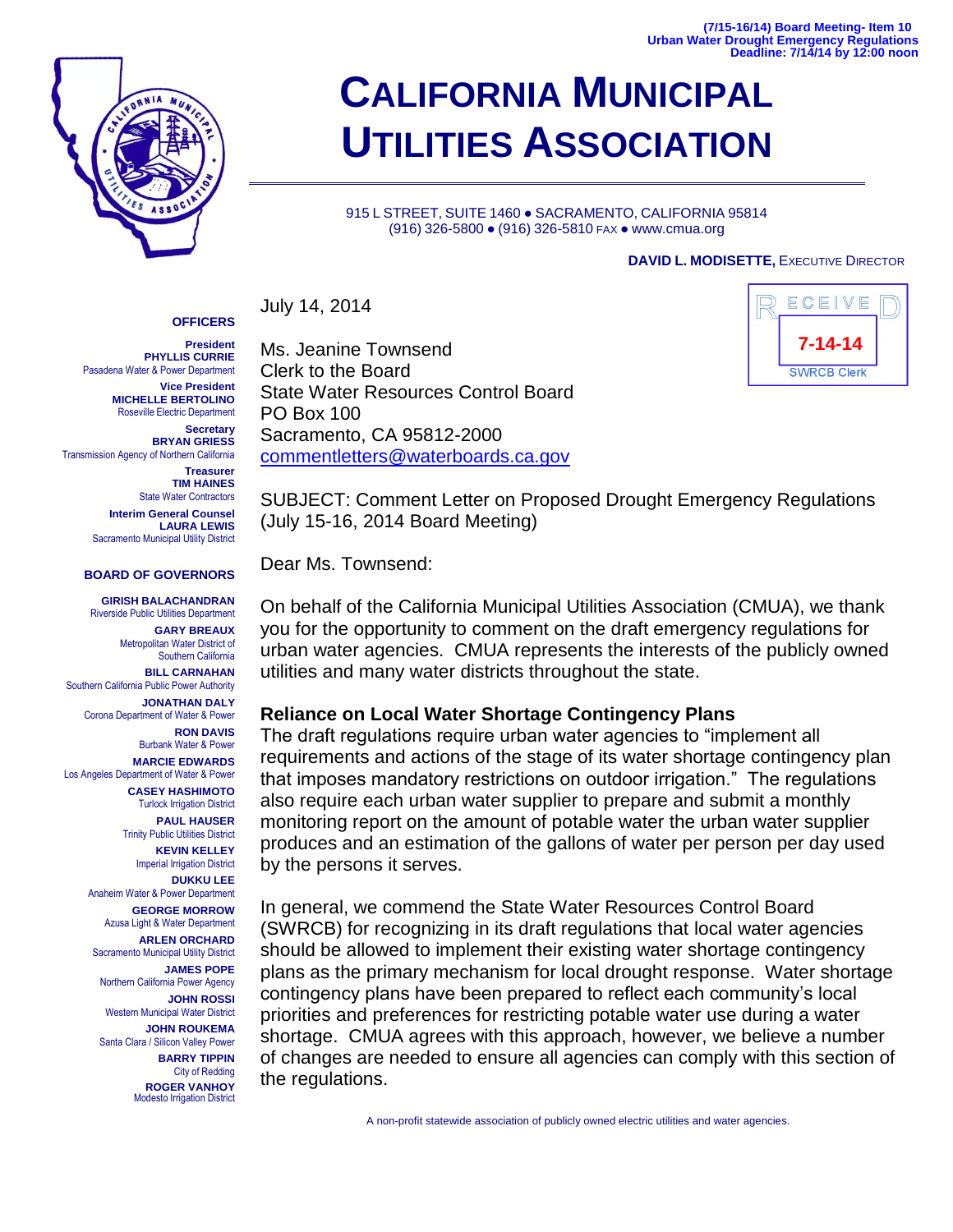Ms. Jeanine Townsend State Water Resources Control Board July 11, 2014 Page 2

# **Water Shortage Contingency Plans: Wholesalers Urban Water Suppliers**

The draft regulations apply to all urban water suppliers as defined under the Water Code Section 10617, which includes wholesale urban water suppliers. However, water shortage contingency plans of wholesale urban water suppliers may not have specific limitations on outdoor irrigation since the end use of water is generally the responsibility of water retail agencies. Additionally, the draft regulations require that wholesale urban water suppliers report water use to the SWRCB, which would already be reported by retail water agencies. For these reasons, CMUA believes the draft regulations need to be changed to clearly state how wholesalers can comply with this provision.

CMUA recommends that wholesale urban water suppliers whose water shortage contingency plans do not contain specific limitations on outdoor irrigation by end users be exempt from the requirements of Sec. X.2 (b) and (c) and that wholesalers not be required to provide the monthly monitoring report, as the information would be duplicative of the information received from the water retail agencies.

## **Water Shortage Contingency Plans: Agencies with Tiered Water Rates**

Additionally, there are some retail water agencies that have adopted allocation (water budget) based tiered water rates that do not impose mandatory outdoor irrigation restrictions until the final, most severe stage of their water shortage contingency plan. This is because earlier stages have steep rate disincentives for excess potable water use and other prohibitions that do not include restrictions on outdoor irrigation. CMUA urges SWRCB to consider including a process in the regulations so that agencies with tiered water rates and these types of water shortage contingency plans can demonstrate that an earlier stage in their water shortage contingency plans can achieve comparable reductions in potable water consumption than restrictions on outdoor irrigation.

# **Clarify that Regulations Apply Only to Potable Water Use**

As we understand, the draft regulations are intended to conserve potable water supplies and do not apply to the use of recycled water. While this is clear in some provisions of the draft regulations, it needs to be clarified in the following sections:

Sec.X1 (3) The application of **potable** water to any hard surface, including but not limited to driveways, sidewalks and asphalt, **except where the water is part of a recirculating system**; and

Sec.X2 (b) To promote water conservation, each urban water supplier shall implement all requirements and actions of the stage of its water shortage contingency plan that imposes mandatory restrictions on **potable water** outdoor irrigation.